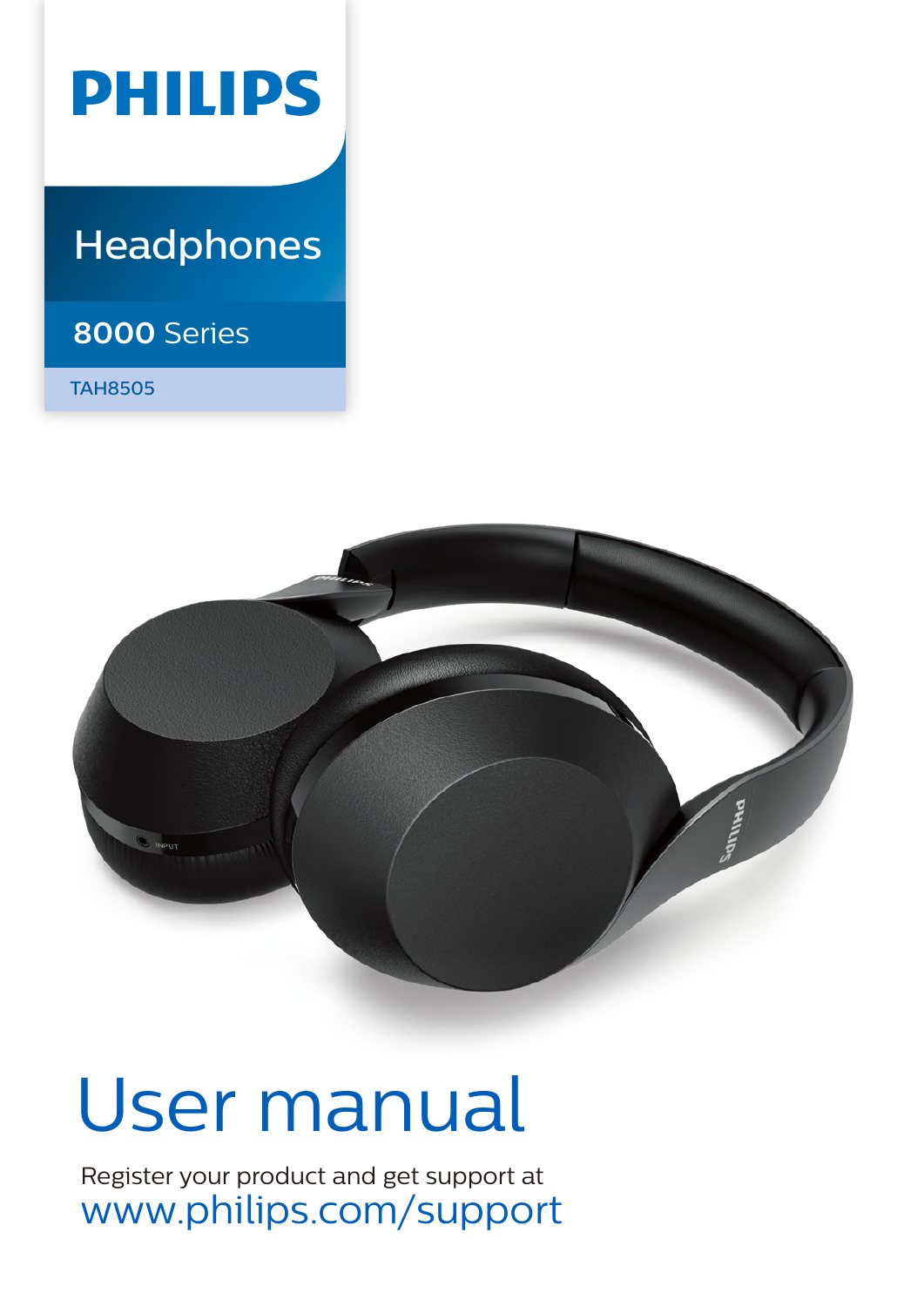## **Contents**

| 1                        | Important safety instructions<br><b>Hearing Safety</b><br>General information                                                 | $\begin{array}{c} 2 \\ 2 \\ 2 \end{array}$ |
|--------------------------|-------------------------------------------------------------------------------------------------------------------------------|--------------------------------------------|
| $\overline{2}$           | Your Bluetooth over-ear<br>headphones<br>What's in the box<br>Other devices<br>Overview of your Bluetooth<br>wireless headset | $\begin{array}{c} 3 \\ 3 \end{array}$<br>4 |
| 3                        | <b>Get started</b><br>Charge the battery<br>Pair the headphones with your<br>mobile phone                                     | 5<br>5<br>5                                |
| $\overline{\mathcal{A}}$ | Use your headphones<br>Connect the headphones to a<br>Bluetooth device<br>Manage your calls and music                         | 6<br>6<br>6                                |
| 5                        | <b>Technical data</b>                                                                                                         | 8                                          |
| 6                        | <b>Notice</b><br>Declaration of conformity<br>Disposal of your old product                                                    | 9<br>9                                     |
|                          | and battery<br>Remove the integrated battery<br>Compliance with EMF<br>Environmental information<br>Notice of compliance      | 9<br>9<br>9<br>10 <sup>1</sup><br>10       |
| 7                        | <b>Trademarks</b>                                                                                                             | 11                                         |
| 7                        | <b>Frequently asked questions</b>                                                                                             | 12                                         |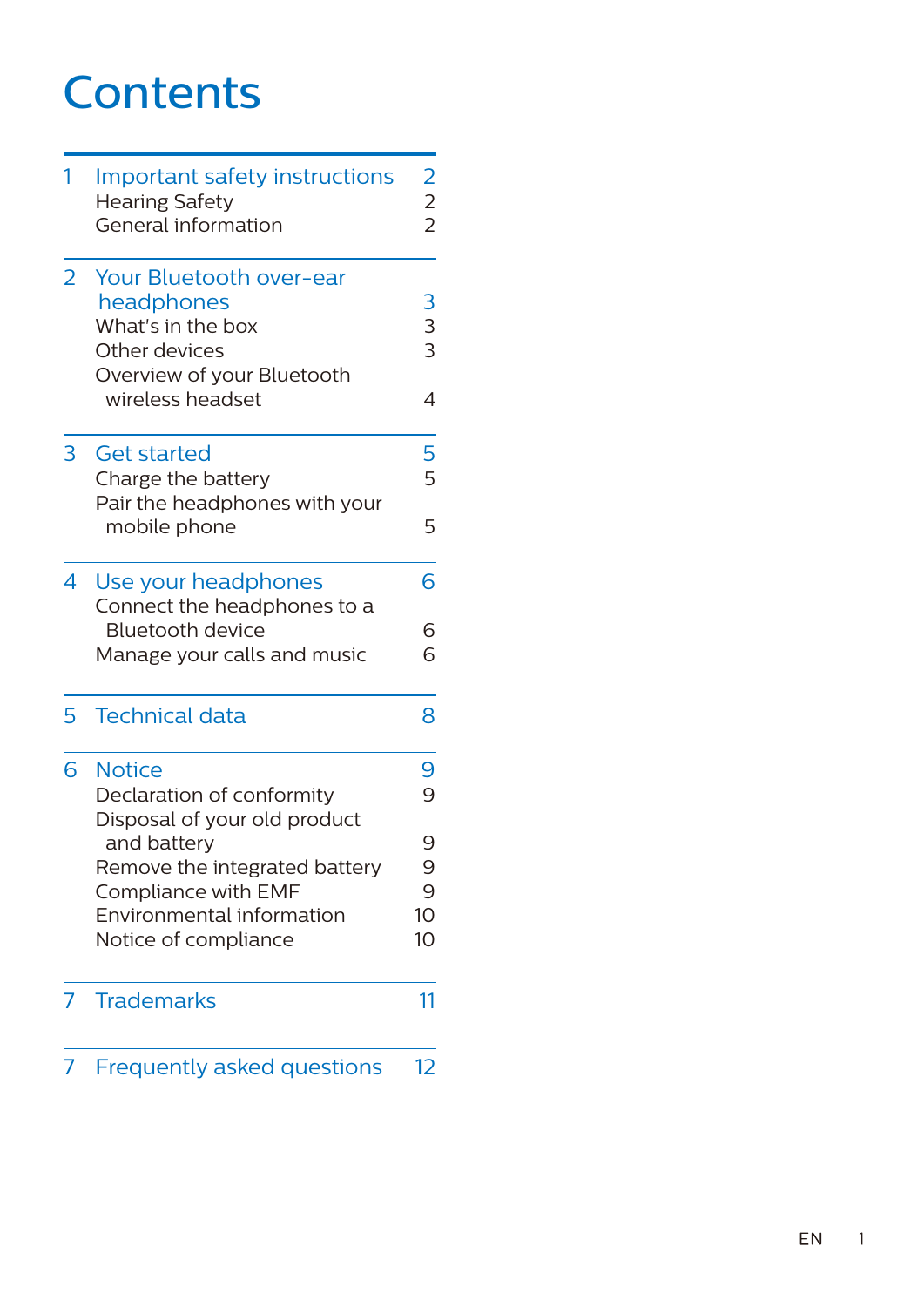## **Important** safety instructions

## Hearing Safety



#### Danger

 To avoid hearing damage, limit the time you use headphones at high volume and set the volume to a safe level. The louder the volume, the shorter the safe listening time is.

Be sure to observe the following guidelines when using your headset.

- Listen at reasonable volumes for reasonable periods of time.
- Be careful not to adjust the volume continuously upwards as your hearing adapts.
- Do not turn up the volume so high that you can't hear what's around you.
- You should use caution or temporarily discontinue use in potentially hazardous situations.
- Excessive sound pressure from earphones and headphones can cause hearing loss.
- Using headphones with both ears covered while driving is not recommended and may be illegal in some areas while driving.
- For your safety, avoid distractions from music or phone calls while in traffic or other potentially dangerous environments.

## General information

To avoid damage or malfunction:

## Caution

- Do not expose headphones to excessive heat
- Do not drop your headphones.
- Headphones shall not be exposed to dripping or splashing.
- Do not allow your headphones to be submerged in water.
- Do not use any cleaning agents containing alcohol, ammonia, benzene, or abrasives.
- If cleaning is required use a soft doth, if necessary dampened with a minimum amount of water or diluted mild soap, to clean the product.
- The integrated battery shall not be exposed to excessive heat such as sunshine, fire or the like.
- Danger of explosion if battery is incorrectly replaced. Replace only with the same or equivalent type.
- Never use your headphones when you are operating a motor vehicle, riding a bicycle, running or walking in traffic areas. It is dangerous and illegal in many places.

About operating and storage temperatures and humidity

- Operating temperature: 0°C (32°F) to 40°C (104°F)
- Storage temperature: -10°C (14°F) to 45°C (113°F)
- Operating humidity: 8% 90% RH (No condensation)
- Storage humidity: 5% 90% RH (No condensation)
- Maximum operating altitude: 3000m
- Battery life may be shorter in high or low temperature conditions.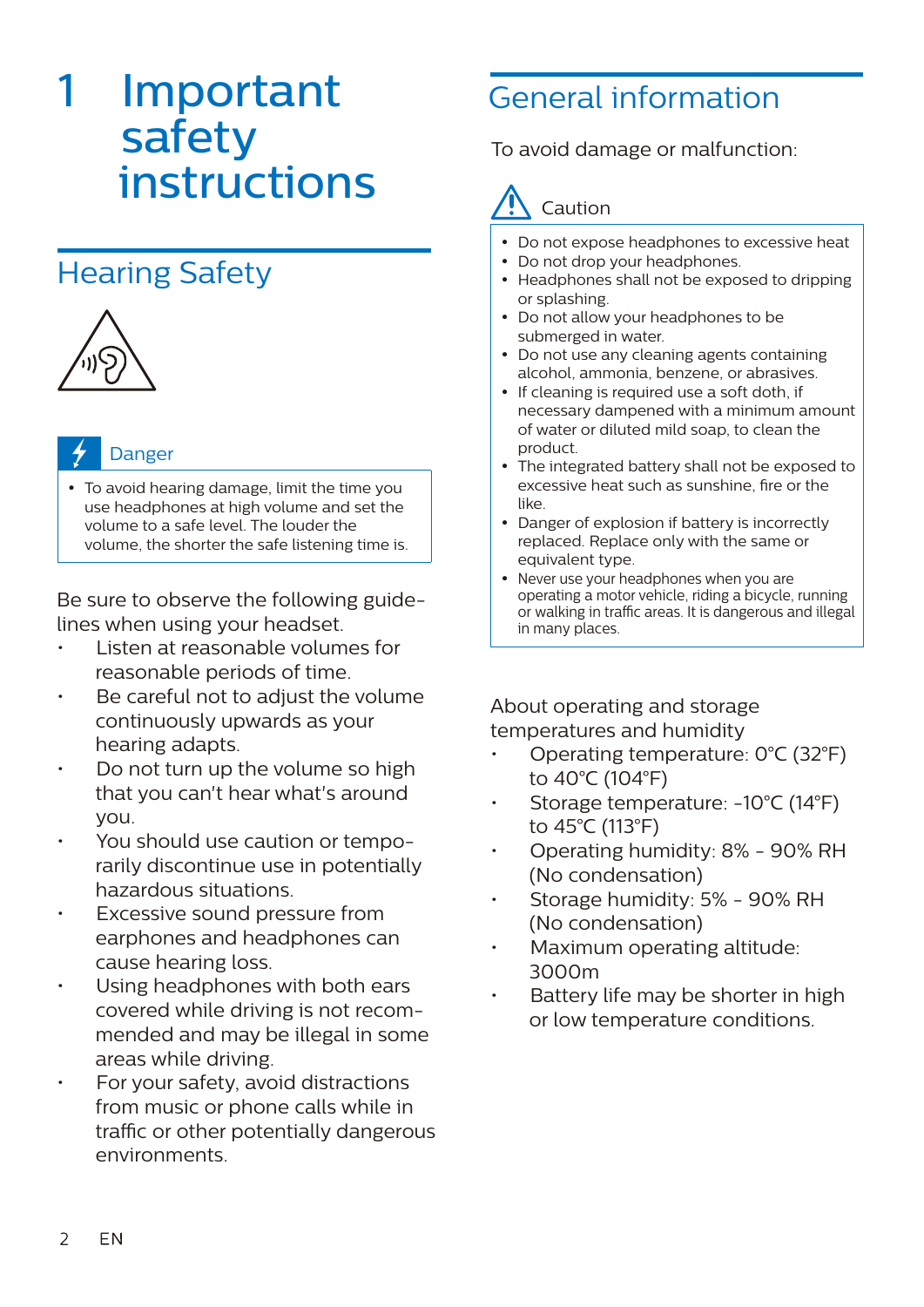## 2 Your Bluetooth over-ear headphones

Congratulations on your purchase, and welcome to Philips! To fully benefit from the support that Philips offers, register your product at www.philips.com/welcome. With this Philips over-ear headphones. you can:

- enjoy convenient wireless handsfree calls;
- enjoy and control wireless music:
- switch between calls and music;
- enjoy noise cancelation.

### What's in the box



Audio cable



Quick start guide



Carrying case



Philips Bluetooth over-ear headphones Philips TAH8505



A mobile phone or device (e.g. notebook, PAD, Bluetooth adapters, MP3 players etc) which supports Bluetooth and is compatible to the headset (see 'Technical data' on page 8).



USB charging cable (for charging only)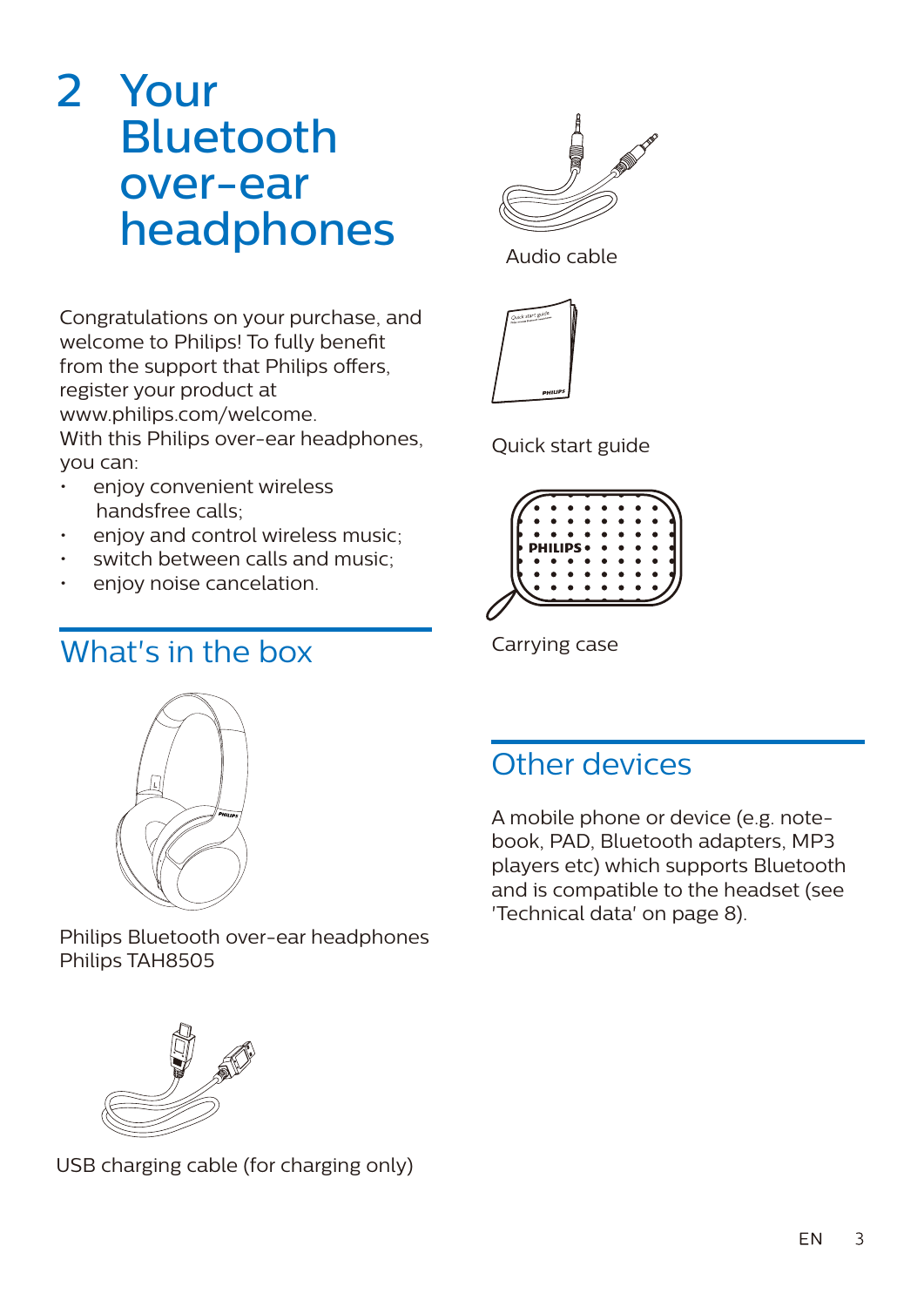### Overview of your Bluetooth wireless headset





- ${\mathbb U}$  Touch Control Panel
- Audio jack 2
- Microphone 3
- $\mathcal P$  LED indicator
- ANC/Ambient sound LED indicator 5
- (Power button) 6
- ${\cal D}$  Micro USB charging slot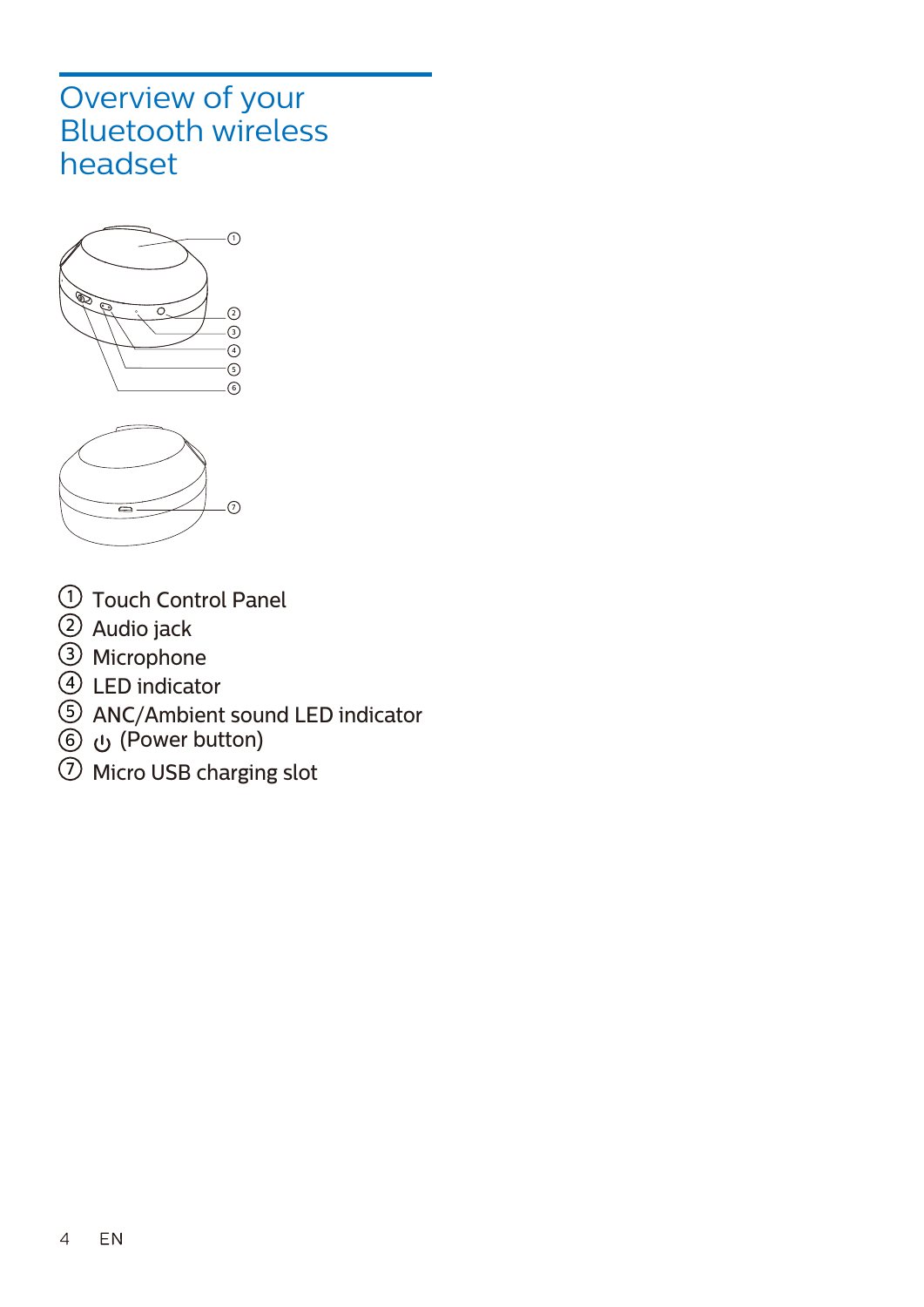## 3 Get started

### Charge the battery



- Before you use your headset for the first time, place the headsets in the charging case and charge the battery for 3 hours for optimum battery capacity and lifetime.
- Use only the original USB charging cable to avoid any damage.
- Finish your call before charging the headset, as connecting the headset for charging will power the headset off.

#### Charging case

Connect the supplied USB charging cable to:

- The micro USB charging slot on the headphones and;
- The charger/USB port of a computer.
- $\rightarrow$  LED turns red during charging and turns off when the headphones in fully charged.

#### Tip

• Normally, a full charge takes 2 hours.

### Pair the headphones with your mobile phone

Before you use the headphones with your mobile phone for the first time, pair it with a mobile phone. A successful pairing establishes a unique encrypted link between the headphones and mobile phone. The headphones store the last 8 devices in the memory. If you try to pair more than 8 devices, the earliest paired device is replaced by the new one.

- 1 Make sure that the headphones are fully charged and turned off.
- 2 Press and hold **U** for 5 seconds until the blue and red LED flashes alternately.
	- $\rightarrow$  The headphones remain in pairing mode for 2 minutes.
- 3 Make sure that the mobile phone is turned on and its Bluetooth feature is activated.
- 4 Pair the headphones with the mobile phone. For detailed information, refer to the user manual of your mobile phone.

The following example shows you how to pair the headphones with your mobile phone.

 $\rightarrow$  Activate the Bluetooth feature of your mobile phone, select Philips TAH8505

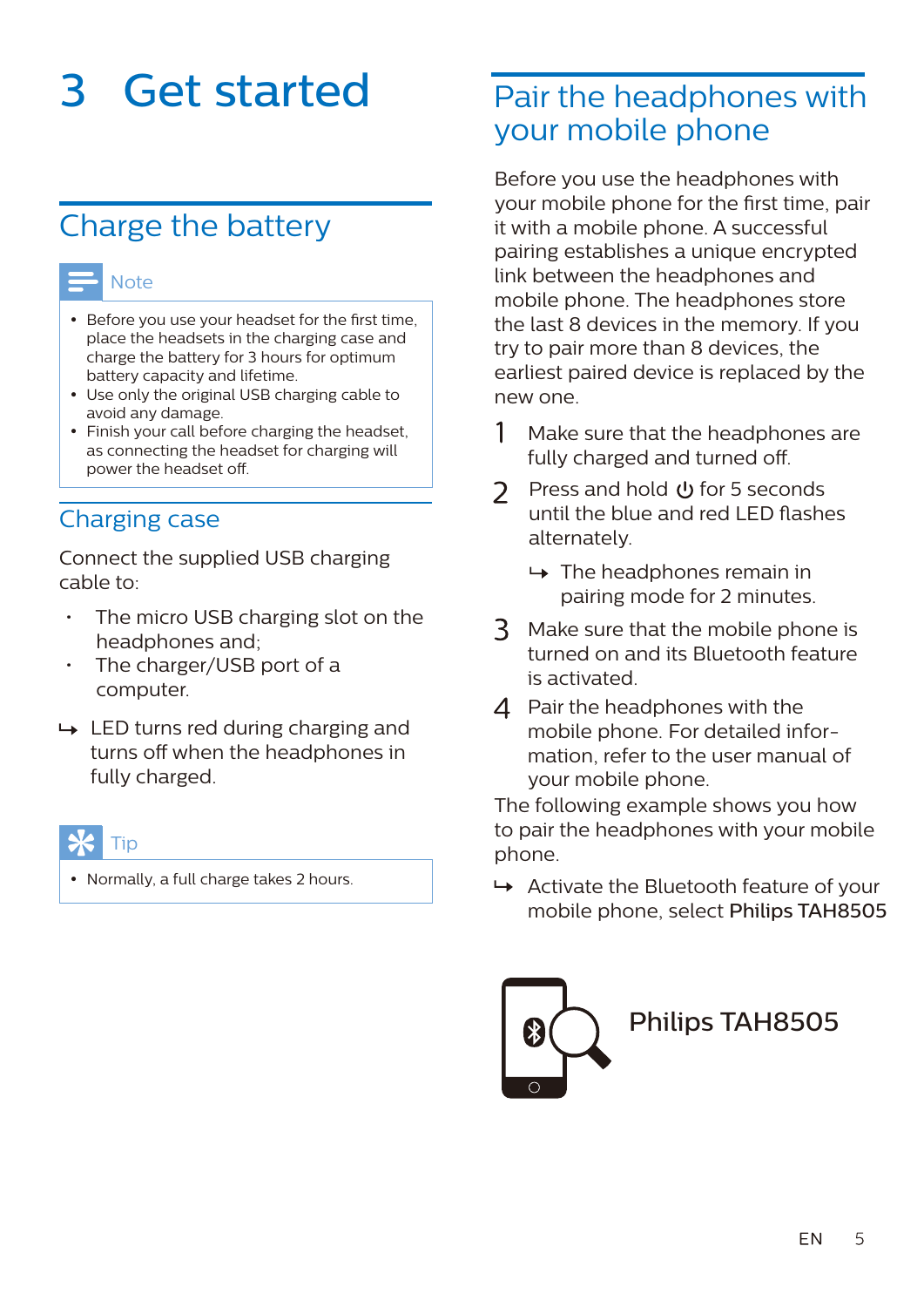## 4 Use your headset

### Connect the headset to your Bluetooth device

- Turn on your mobile phone/ Bluetooth device.
- $2$  Press and hold the on/off button to turn the headphones on.
	- $\rightarrow$  The blue LED will turn on 3s.
	- $\rightarrow$  The headphones are reconnected to the last connected mobile phone/ Bluetooth device automatically.

### Tip

• If you turn on the mobile phone/Bluetooth device or activate the Bluetooth feature after turning on the headphones, you have to reconnect the headphones and mobile phone/ Bluetooth device manually.

#### **Note**

- If the headphones fail to connect to last connected Bluetooth device within range in 2 minutes, it will change to pairing mode, then will switch off automatically if it's still not connected to any Bluetooth device 8 minutes later when ANC off.
- If the headphone has no any connection history and doesn't connect any Bluetooth device whith 2 minutes, it will stop pairing and enter idle mode.

#### Wired Connection

You can also use the headphones with the audio cable provided. Connect the supplied audio cable to the headphones and external audio device.

#### Tip

• The function keys will be disabled when using line-in mode.

### Manage your calls and music

On/o

| Task        | <b>Button</b> | Operation              |
|-------------|---------------|------------------------|
| Turn the    | Power         | Press and hold         |
| head-       | button        | for 3 seconds          |
| phones on.  |               |                        |
| Turn the    | Power         | Press and hold         |
| head-       | button        | for 3 seconds          |
| phones off. |               | $\rightarrow$ The blue |
|             |               | I FD is                |
|             |               | on and                 |
|             |               | fades                  |
|             |               | ∩⊔t                    |

#### Music control

| Task            | <b>Button</b>             | Operation                  |
|-----------------|---------------------------|----------------------------|
| Play or         | Power                     | Press once.                |
| pause music.    | button                    |                            |
| Adjust volume.  | Touch<br>Control<br>Panel | Swipe up/<br>Swipe<br>down |
| Next track      | Power<br>button           | Push down                  |
| Previous track. | Power<br>button           | Push up                    |

#### Call control

| Task                                 | <b>Button</b>   | Operation   |
|--------------------------------------|-----------------|-------------|
| Pick up/ hang<br>up a call.          | Power<br>button | Press once  |
| Reject call.                         | Power<br>button | Press twice |
| Answer new<br>call during a<br>call  | Power<br>hutton | Press once  |
| Reject new<br>call during a<br>call. | Power<br>hutton | Press twice |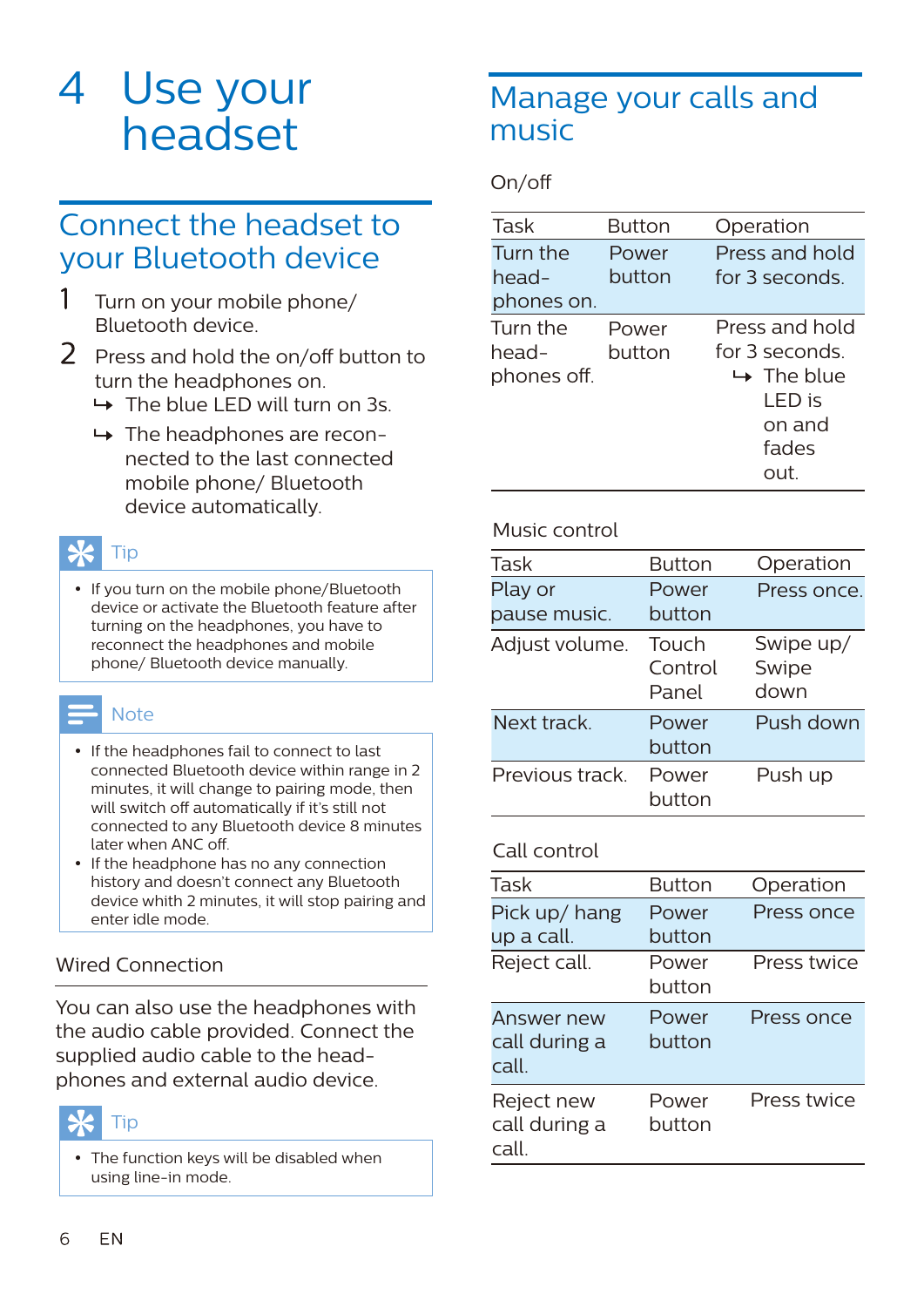| Task                                                        | Button          | Operation   |
|-------------------------------------------------------------|-----------------|-------------|
| Hang up the<br>current call<br>and active the<br>other call | Power<br>button | Press once  |
| Switch call<br>when<br>answered two<br>calls                | Power<br>button | Press twice |
| Switch phone<br>and head-<br>phone when<br>on a call        | Power<br>button | Press twice |

#### ANC control

| Task                  | <b>Button</b> | Operation |
|-----------------------|---------------|-----------|
| ANC ON / OFF/ Touch   |               | Tap once  |
| Ambient sound Control |               |           |
|                       | Panel         |           |

#### Voice Assistant

| Task            | <b>Button</b> | Operation |
|-----------------|---------------|-----------|
| Wake up the     | <b>Touch</b>  | Cover &   |
| default         | Control       | Hold 2    |
| voice assistant | Panel         | seconds   |

Other headphones indicator status

| Headphones status                                                                                                                                  | Indicator                                                                                                                                         |
|----------------------------------------------------------------------------------------------------------------------------------------------------|---------------------------------------------------------------------------------------------------------------------------------------------------|
| The headphones<br>are connected<br>to a Bluetooth<br>device, while the<br>headphones in<br>standby mode<br>or while you are<br>listening to music. | The blue LED is<br>on.                                                                                                                            |
| The headphones<br>are ready for<br>pairing.                                                                                                        | The LED flashes<br>blue and red<br>alternately.                                                                                                   |
| The headphones<br>are on but not<br>connected to a<br>Bluetooth device.                                                                            | The red LED<br>flashes slowly.<br>If no connection<br>can be made, the<br>headphones will<br>turn itself off within<br>8 minutes when<br>ANC off. |
| Low battery level.                                                                                                                                 | The red LED<br>flashes once every<br>2 seconds until it is<br>out of power                                                                        |
| <b>Battery is fully</b><br>charged.                                                                                                                | $Red$ I $FD$ is off                                                                                                                               |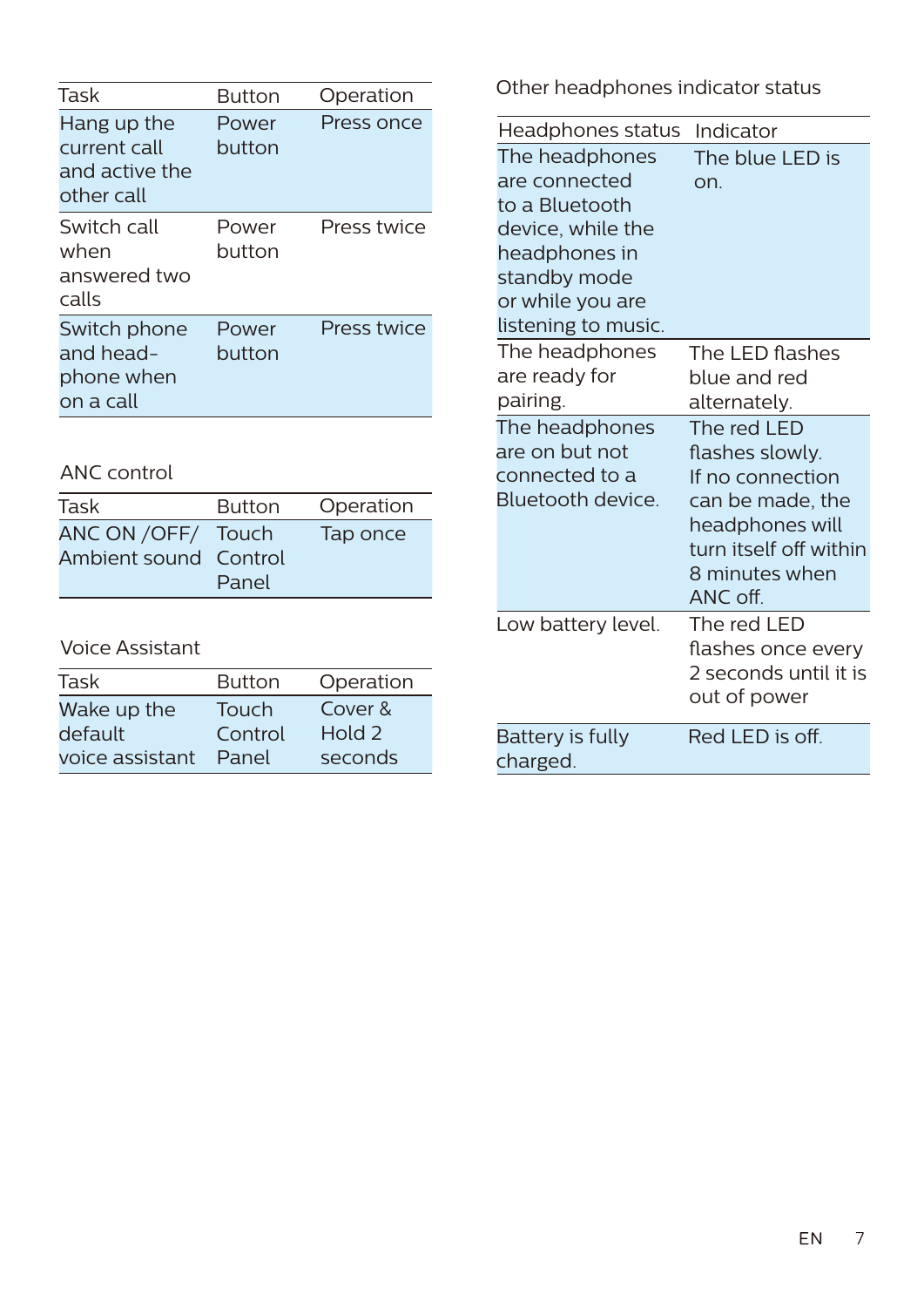## 5 Technical data

#### Headset

- Music time: 30 hours Talk time: 30 hours
- Standby time: 160 hours  $\bullet$ Charging time: 2 hours
- Rechargeable lithium polymer  $\ddot{\phantom{0}}$ battery (680 mAh)
- Bluetooth version: 5.0  $\ddot{\phantom{a}}$ Compatible Bluetooth profiles:
	- $\cdot$  HFP (Hands-Free Profile)
	- A2DP (Advanced Audio Distribution Profile)
	- AVRCP (Audio Video Remote Control Profile)
- Supported audio codec: SBC  $\bullet$
- Frequency range: 2.402-2.480 GHz  $\bullet$
- Transmitter power: < 10 dBm  $\bullet$
- Operating range: Up to 10 meters (33  $\bullet$ feet)
- Digital echo & noise reduction  $\bullet$
- Auto power o  $\bullet$
- Micro-USB port for charging $\bullet$



• Specifications are subject to change without notice.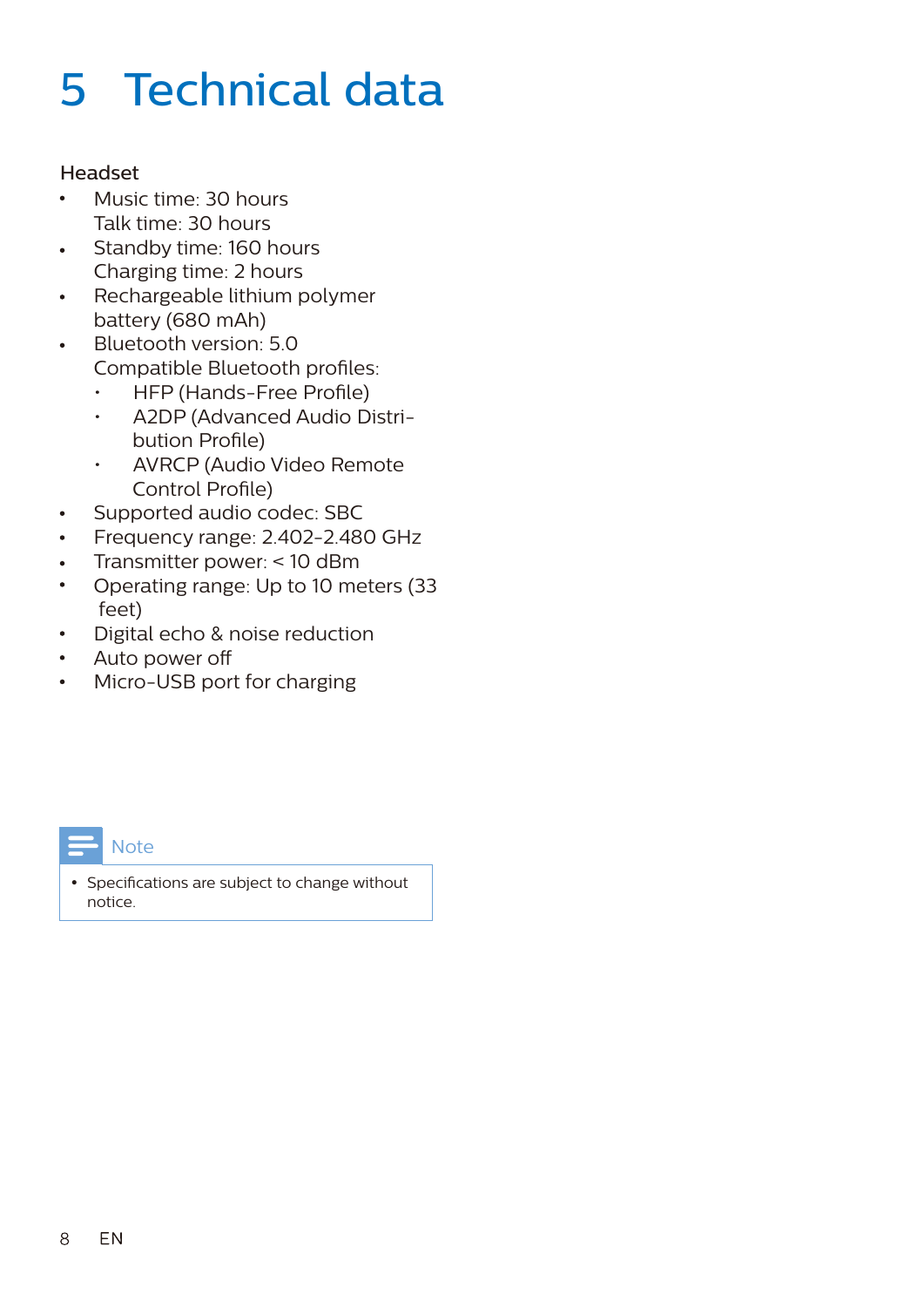## 6 Notice

## Declaration of conformity

Hereby, MMD Hong Kong Holding Limited declares that this product is in compliance with the essential requirements and other relevant provisions of Directive 2014/53/EU. You can find the Declaration of Conformity on www.p4c.philips.com.

## Disposal of your old product and battery



Your product is designed and manufactured with high quality materials and components, which can be recycled and reused.



This symbol on a product means that the product is covered by European Directive 2012/19/EU.



This symbol means that the product contains a built-in rechargeable battery covered by European Directive 2013/56/EU which cannot be disposed of with normal household waste. We strongly advise you to take your product to an official collection point or a Philips service centre to have a professional remove the rechargeable battery. Inform yourself about the local separate collection system for electrical and electronic products and rechargeable batteries. Follow local rules and never dispose of the product and rechargeable batteries with normal household waste. Correct disposal of old products and rechargeable batteries helps prevent negative consequences for the environment and human health.

#### Remove the integrated battery

If there is no collection/recycling system for electronic products in your country, you can protect the environment by removing and recycling the battery before disposing the headphones.

Make sure the headset is disconnected from the charging case before removing the battery.



## Compliance with EMF

This product complies with all applicable standards and regulations regarding exposure to electromagnetic fields.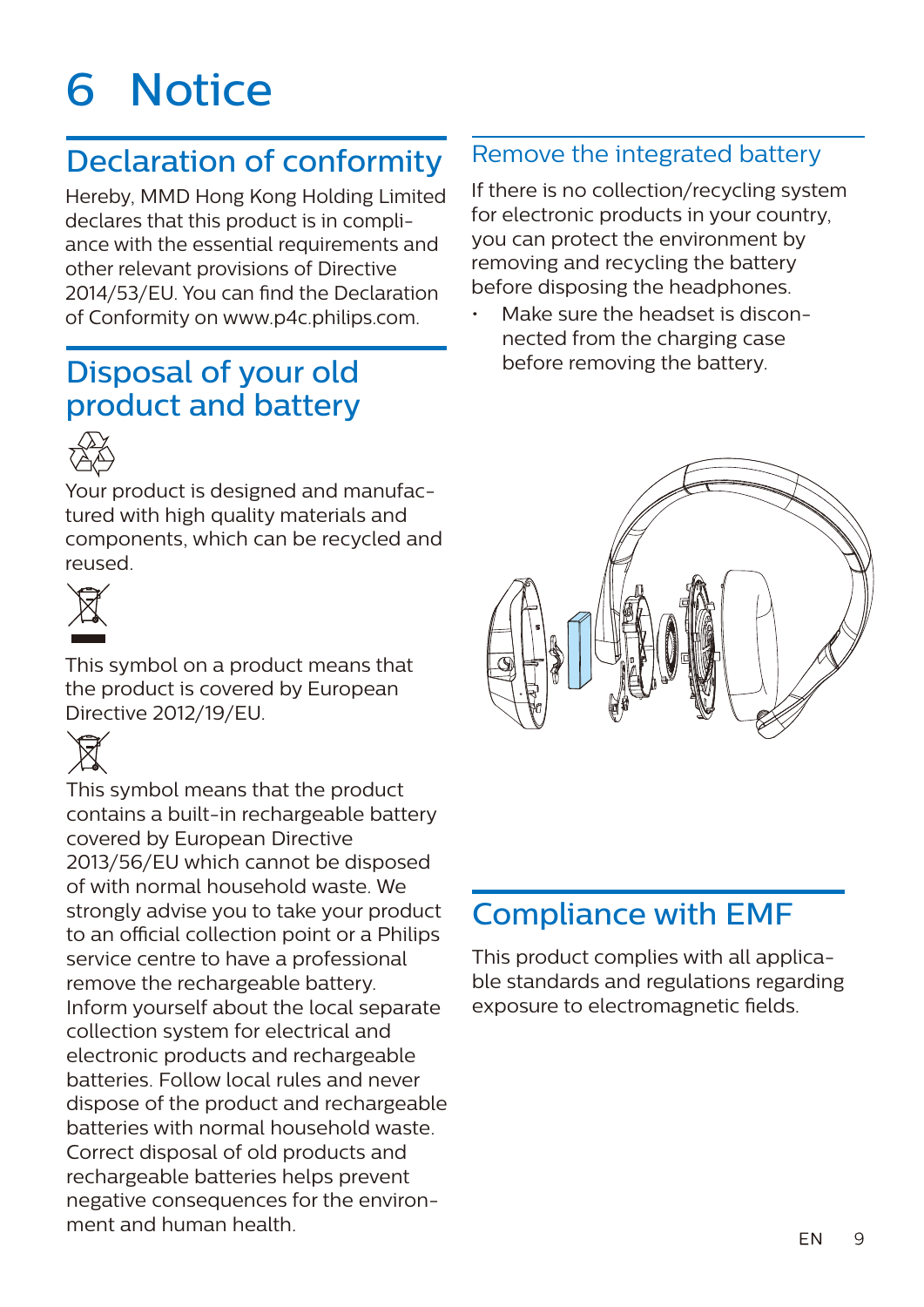### Environmental information

All unnecessary packaging has been omitted. We have tried to make the packaging easy to separate into three materials: cardboard (box), polystyrene foam (buffer) and polyethylene (bags, protective foam sheet.)

Your system consists of materials which can be recycled and reused if disassembled by a specialized company. Please observe the local regulations regarding the disposal of packaging materials, exhausted batteries and old equipment.

## Notice of compliance

The device complies with the FCC rules, Part 15. Operation is subject to the following two conditions:

- 1. This device may not cause harmful interference, and
- 2. This device must accept any interference received, including interference that may cause undesired operation.

#### FCC rules

This equipment has been tested and found to comply with the limits for a Class B digital device, pursuant to part 15 of the FCC Rules. These limits are designed to provide reasonable protection against harmful interference in a residential installation. This equipment generates, uses and can radiate radio frequency energy and, if not installed and used in accordance with the instruction manual, may cause harmful interference to radio communications. However, there is no guarantee that interference will not occur in a particular installation. If this equipment does cause harmful interference to radio or

television reception, which can be determined by turning the equipment off and on, the user is encouraged to try to correct the interference by one or more of the following measures:

- Reorient or relocate the receiving antenna.
- $\cdot$  Increase the separation between equipment and receiver
- $\cdot$  Connect the equipment into an outlet on a circuit different from that to which the receiver is connected.
- Consult the dealer or an experienced radio/TV technician for help.

#### FCC Radiation Exposure Statement:

This equipment complies with FCC radiation exposure limits set forth for an uncontrolled environment. This transmitter must not be co-located or operating in conjunction with any other antenna or transmitter.

Caution: The user is cautioned that changes or modifications not expressly approved by the party responsible for compliance could void the user's authority to operate the equipment.

#### Canada:

This device contains licence-exempt transmitter(s)/receiver(s) that comply with Innovation, Science and Economic Development Canada's licence- exempt RSS(s). Operation is subject to the following two conditions: (1) this device may not cause harmful interference, and (2) This device must accept any interference received, including interference that may cause undesired operation of the device.

CAN ICES-3(B)/NMB-3(B)

#### IC Radiation Exposure Statement:

This equipment complies with Canada radiation exposure limits set forth for uncontrolled environments.

This transmitter must not be co-located or operating in conjunction with any other antenna or transmitter.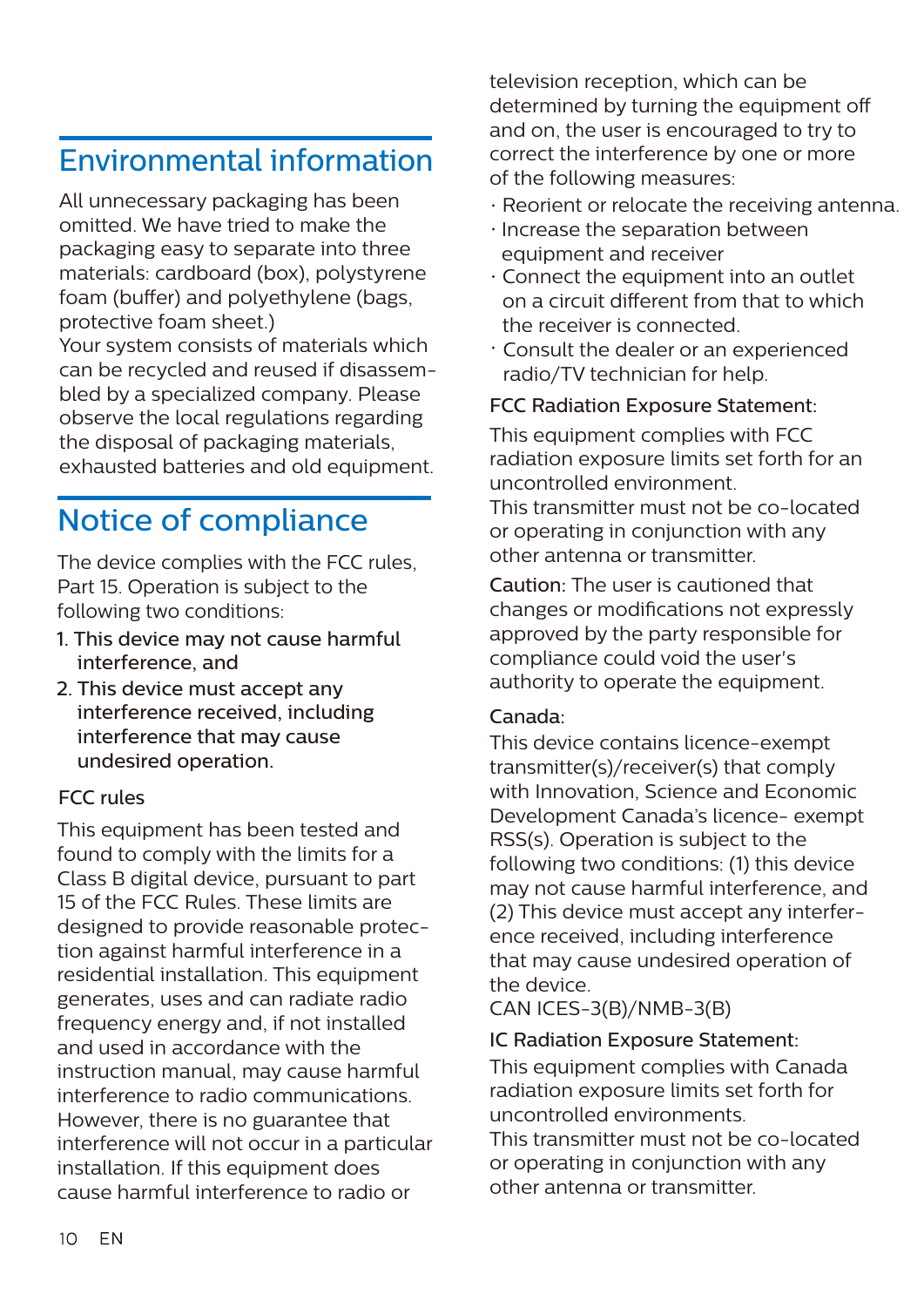## 7 Trademarks

## Bluetooth

The Bluetooth® word mark and logos are registered trademarks owned by Bluetooth SIG, Inc. and any use of such marks by Top Victory Investment Limited is under license. Other trademarks and trade names are those of their respective owners.

## Siri

Siri is a trademark of Apple Inc., registered in the U.S. and other countries.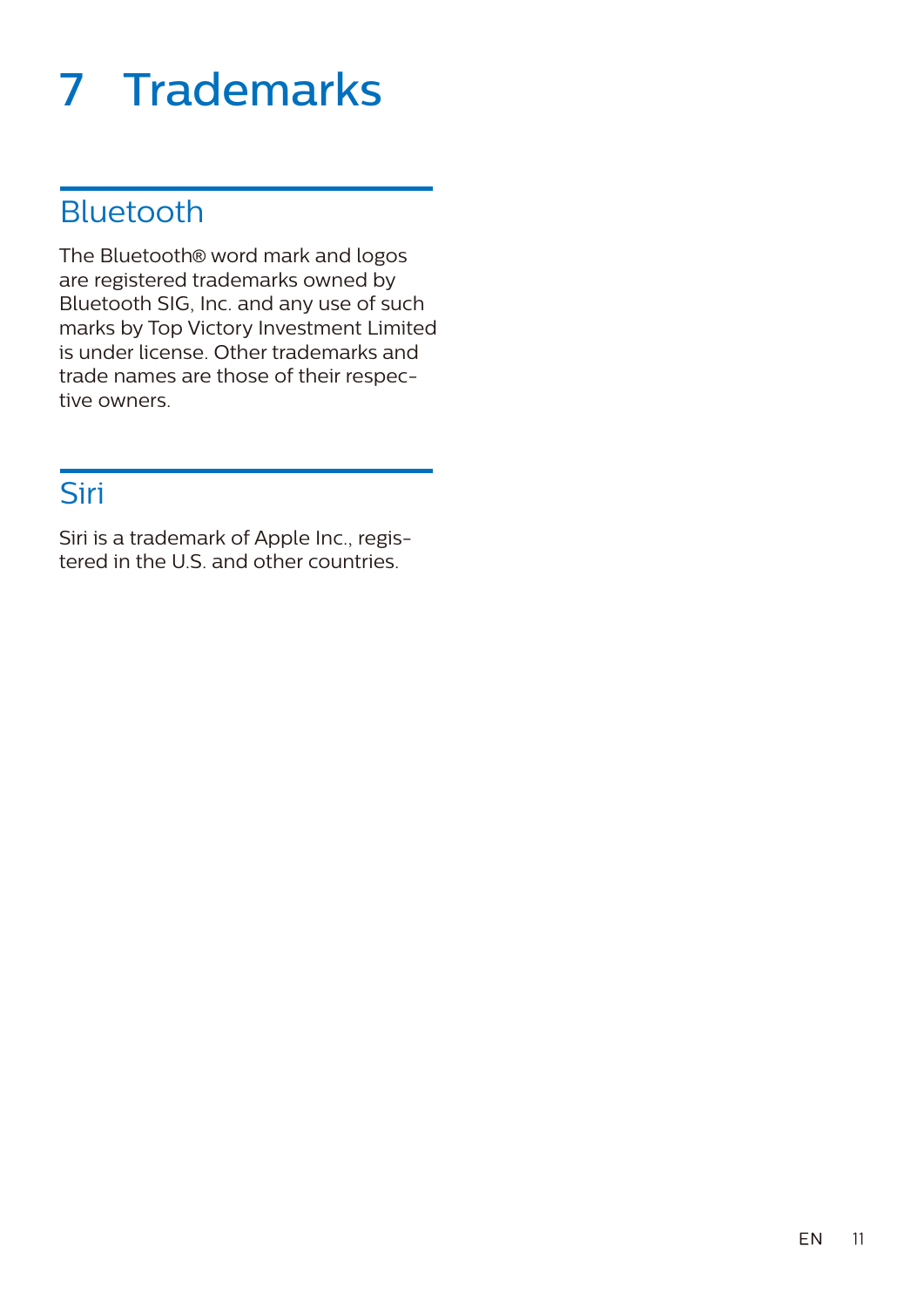## 8 Frequently asked questions

#### **My Bluetooth headset does not turn on.**

The battery level is low. Charge the headset.

#### **I cannot pair my Bluetooth headset with my Bluetooth device.**

The Bluetooth is disabled. Enable the Bluetooth feature on your Bluetooth device and turn on the Bluetooth device before you turn on the headset.

#### **How to reset pairing.**

Let headphone stay in pairing mode (red and blue lights flash alternately), push the power button (l) up and hold, double tap the touch control panel, then purple LED light will flash 3 times.

#### **I hear but cannot control music on my Bluetooth device (e.g. play/pause/skip forward/backward).**

Make sure the Bluetooth audio source supports AVRCP (see 'Technical data' on page 8).

#### **The volume level of the headset is too low.**

Some Bluetooth devices cannot link the volume level with the headset through volume sync. In this case, you have to adjust the volume on your Bluetooth device independently to achieve an appropriate volume level.

#### **The Bluetooth device cannot find the headset.**

- The headset may be connected to a previously paired device. Turn off the connected device or move it out of range.
- Pairing may have been reset or the headset has been previously paired with another device. Pair the headset with the Bluetooth device again as described in the user manual. (see 'Pair the headset with your Bluetooth device at the first time' on page 6).

#### **My Bluetooth headset is connected to a Bluetooth stereo enabled mobile phone, but music only plays on the mobile phone speaker.**

Refer to the user manual of your mobile phone. Select to listen to music through the headset.

#### **The audio quality is poor and crackling noise can be heard.**

- The Bluetooth device is out of range. Reduce the distance between your headset and Bluetooth device, or remove obstacles between them.
- Charge your headset.

**The audio quality is poor when streaming from the mobile phone is very slow, or audio streaming does not work at all.** Make sure your mobile phone not only supports (mono) HFP but alos supports A2DP and is BT4.0x (or higher) compatible (see 'Technical data' on page 8).